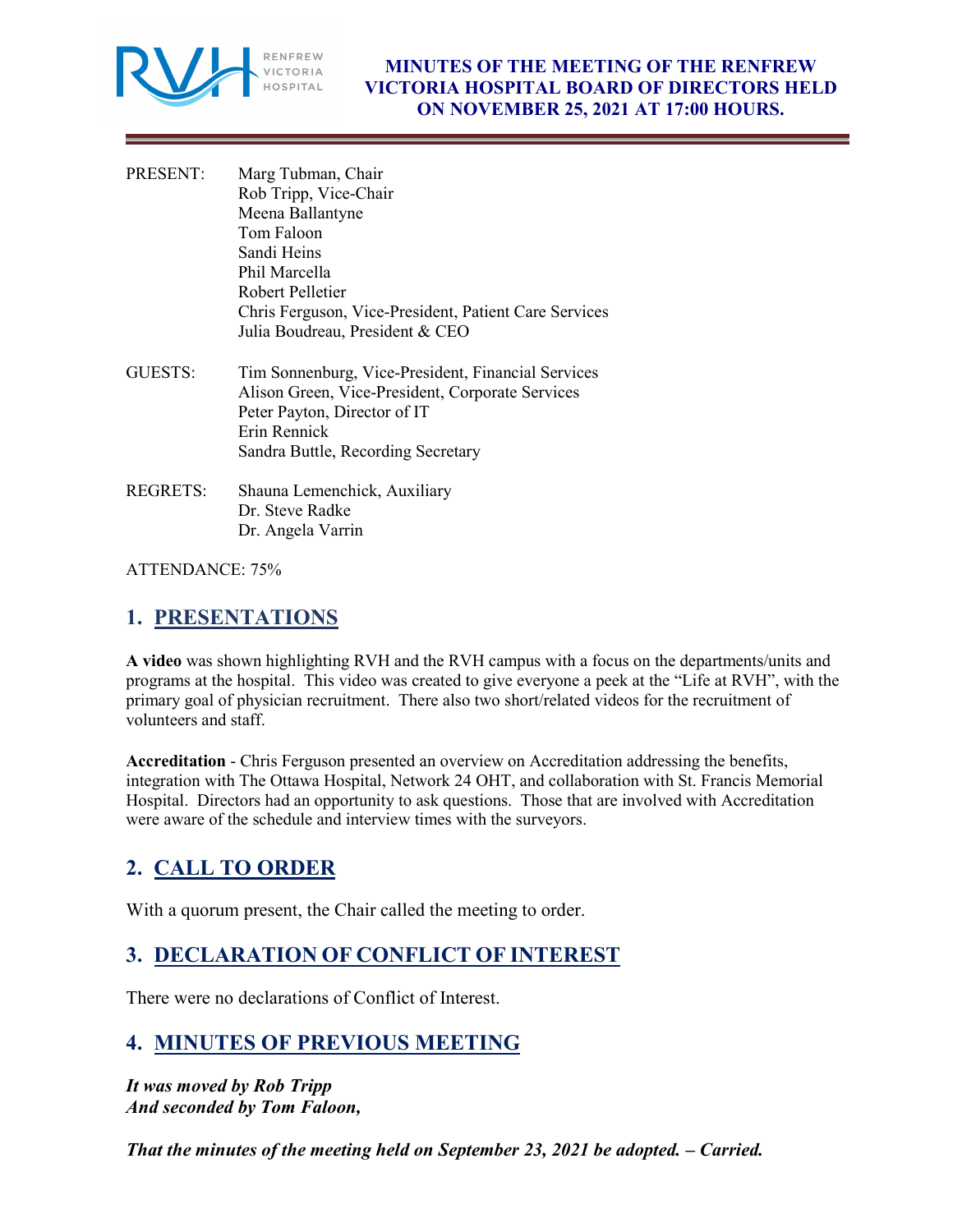*Business Arising -* With regards to the property that was purchased on Stewart Street, the hospital is still working with Cavanagh Construction for an estimate on removing the "dirty fill". If the property is for commercial use the fill does not need to be removed but if it is for residential use it will have to be removed. Until it is determined what the property will be used for, the removal of the fill will be put on hold.

RVH has been having discussions for several years with the Acquired Brain Injury (ABI) Committee and Pathways to Independence regarding building a home for patients living with ABI. Andy Boldt, past RVH Board Chair, has been participating on this committee for many years. Pathways to Independence, RVH and Mr. Boldt recently had a meeting with Ontario Health regarding this initiative and how to move forward.

# **5. REPORT OF THE PRESIDENT & CEO**

# • **COVID UPDATE**

- o Effective November 25, 2021, RVH changed to two visitors per patient per day. All previous screening, masking and visiting hour policies remain in effect. Under the visitor policy, visitors, essential caregivers and care partners will be required to show proof that they are fully vaccinated (two shots and at least 14 days since the second shot) along with ID, unless they qualify under one of the exemptions, i.e., under the age of 12, have documented medical exemption, visiting patients at end-of-life, parents of children under age 16 who are receiving care, Emergency department (one support person per patient), individuals who are essential to accompany patients to appointments or participate in care planning discussions or other critical or urgent circumstances requiring family presence.
- $\circ$  The Paramedics have taken over the lead on the vaccine clinics for 1<sup>st</sup> and 2<sup>nd</sup> vaccine shots,  $3<sup>rd</sup>$  doses, and the clinic for children ages 5 to 11 years. There are special clinics scheduled on December 5 and December 21<sup>st</sup> just for children. These clinics are overseen by Dr. Jessica Bodig. At this time Clinics are being held at Ma-te-way every Tuesday supported by RVH retired nurses and staff. Clinics will be added if needed. Clinics are also being held in Arnprior, Pembroke and at local pharmacies.
- $\circ$  Local Hero Award On October 21<sup>st</sup> at the Renfrew & Area Chamber of Commerce Annual Community Awards Celebration, Renfrew Victoria Hospital received the Local Hero Award for their work with the vaccine clinics. This award is to recognize the Global Pandemic and how this community came together to support one another. The recipient of the award was chosen from public nominations. This award was for an individual person or team of people who strived to help their community during the Covid-19 Pandemic. Chris Ferguson, Melissa Gourley, Kate Gahan, Tania MacGregor and Julia Boudreau received the award on behalf of the vaccine clinic team.

# • **ONTARIO HEALTH TEAM (OHT) UPDATE**

- The collaborative decision-making structure was submitted at the end of September as well as the fund holder agreement. The County of Renfrew was selected by majority vote as the fund holder for the Year 1 Implementation Funding.The approval of the leadership structure is now morphing into a Steering Committee. The Steering Committee is staying the same with a few new additions which will stay in place until September 2022. RVH has good primary care representation at the Primary Care Network, including Dr. Noreen Wang, Dr. Angela Varrin and Dr. Brianne Clouthier.
- o We are expecting our year 1 implementation one-time funding for \$1.2 million. We are presently recruiting administrative staff and once everyone in place will see some traction in achieving Year 1 goals and deliverables. The province now has 92% of provincial residents covered by OHT's.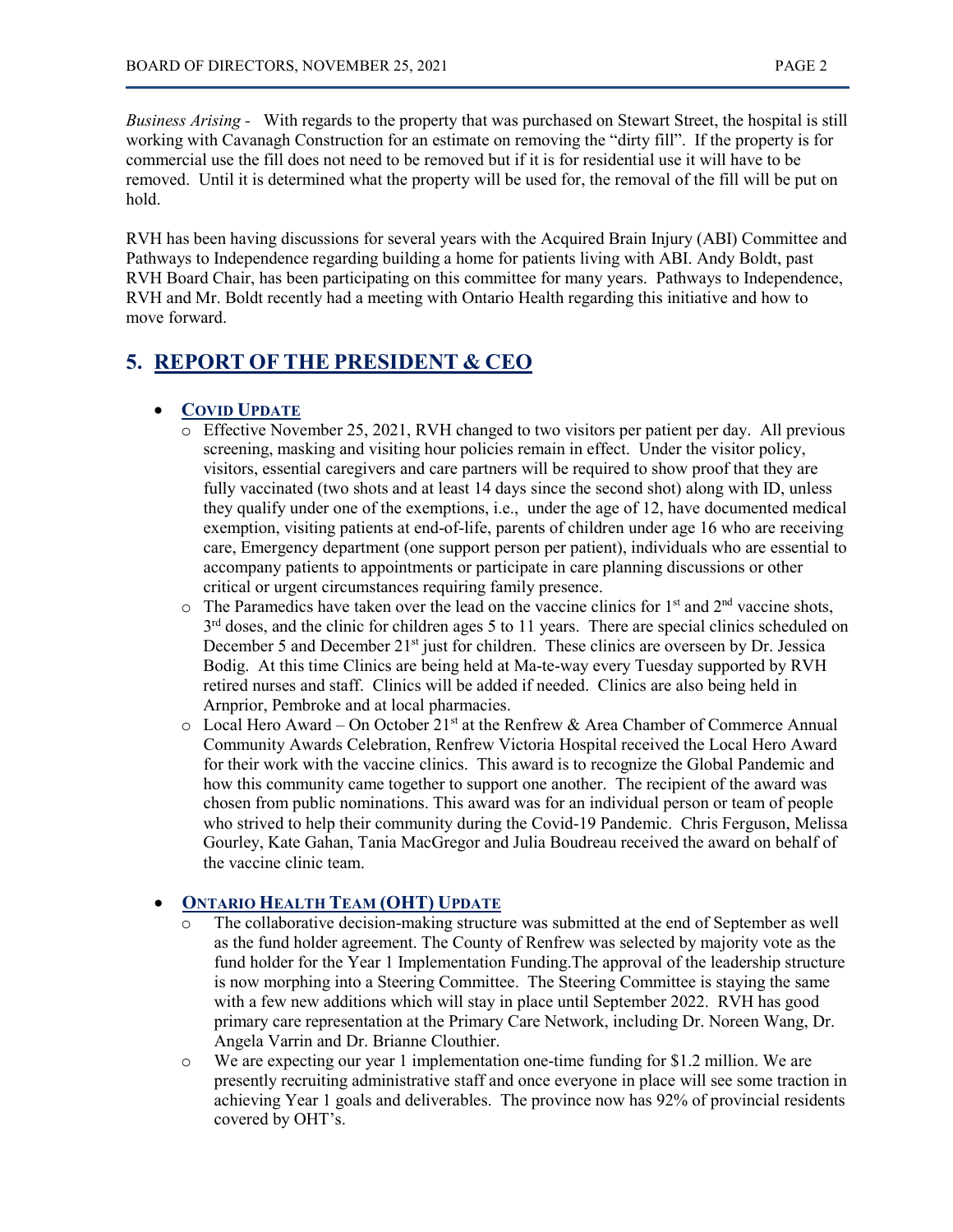#### • **EMERGENCY DEPARTMENT RENOVATIONS**

The emergency wing is now 20 years old. In 2018 the Board approved a \$200,000 facelift for the department and in 2019 it was decided to pause the project until EPIC was implemented. This was a good decision, as both EPIC and COVID have made us aware of further updates that are needed. After much discussion with staff and physicians, as well as the architect and engineers, it is recognized that more needs to be done than was originally planned. Although the overall footprint of the ER will not be impacted, this renovation will include significant improvements for safety and delivery of care. The anticipated changes include:

- o Negative airflow in both trauma bays with a proper anteroom;
- o Additional hand wash sinks;
- o The telehealth room will become a properly equipped exam room;
- o A complete refresh of the workstation and triage areas;
- o New trauma lighting and a glass partition between the trauma bays with a glass door;
- o Refresh of all other rooms in the department; and,
- o Moving the IT closet to provide additional space and security.

The first phase, which is scheduled to start in the New Year, involves all rooms down the back hallway. We would like the second phase to be completed in two or three shorter phases since it involves the trauma rooms, staff areas, etc. and we would like to commence the work in the spring/summer 2022.

The Foundation has earmarked the current Catch the Ace funds for this project and we expect to raise over \$1 million on the current draw.

### *It was moved by Rob Tripp, And seconded by Tom Faloon,*

#### *To continue to move forward with the final estimate of cost for Phase 2 of the ER renovation which will be presented to the Finance and Property Committee for recommendation to the Board. – Carried.*

#### • **STORM WATER WORK**

After a rainstorm following the completion of the generator project, a small 'sinkhole' was found as a result of water coming up through the pavement. Investigations revealed 2 broken drainage pipes presenting a risk to the slope which is already in a compromised state. Where the generator was constructed, the slope is not a factor. At the crest, the slope is compromised and may slough off in the future. Our geotechnical and civil engineers have advised that the slope has failed before and could fail again. RVH authorized a permanent repair of the pipes and installation of a manhole to collect surface water for safer drainage, as well as a temporary solution to direct the water safely away from the slope. This construction started November 24, 2021. The temporary slope solution will need to be revisited in the spring/early summer. We will be monitoring the slope over the winter and are taking action to reduce/eliminate activities, i.e. parking in the area, to prevent further destabilization of the slope.

In the spring/early summer, the Hospital's plan is to engage professional civil and geotechnical engineering services to determine options for a permanent installation. The Town has been engaged at all points in the process as part of the area is Town property.

A HIROC adjustor will be coming on-site for the excavation of the broken pipe, and conducting a forensic investigation as to the cause of the break. Part or all of the repair work may be covered by HIROC or our generator contractor.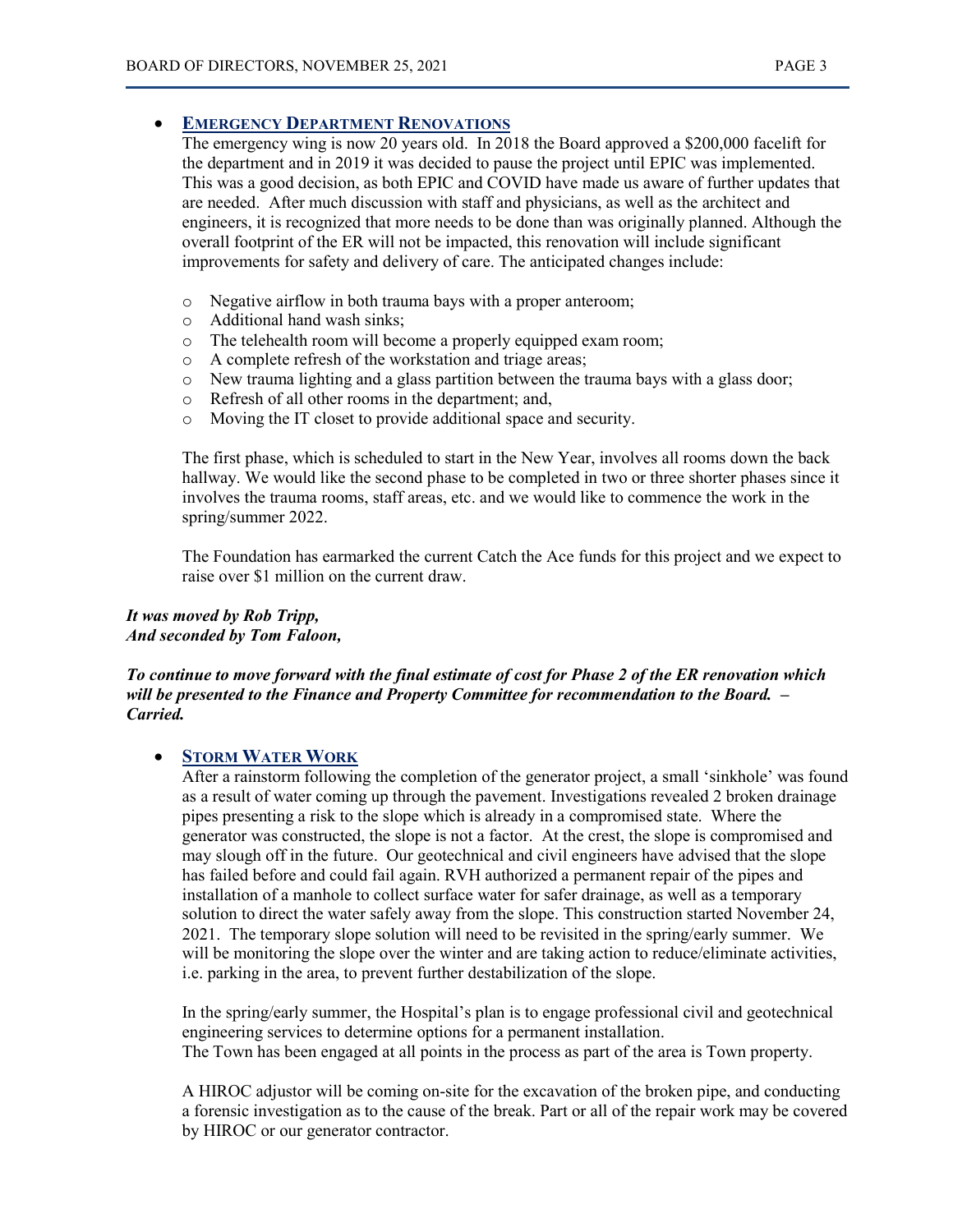# **6. REPORT OF MEDICAL STAFF**

The report of the Medical Staff was presented and recommended for approval.

### **RESIDENT AND MEDICAL STUDENT STATISTICS**

| <b>Fiscal Year</b> | # Residents | # Resident Days | # Medical<br><b>Students</b> | # Medical<br><b>Student Days</b> | <b>Total Hours</b><br><b>Mentored</b> in<br><b>Emergency</b> |
|--------------------|-------------|-----------------|------------------------------|----------------------------------|--------------------------------------------------------------|
| 2017-2018          | 13          | 418             | 19                           | 264                              | 1029.5 hrs                                                   |
| 2018-2019          | 15          | 338             | 25                           | 407                              | 787 hrs.                                                     |
| 2019-2020          | 13          | 338             | 13                           | 273                              | 944 hrs.                                                     |
| 2020-2021          | 26          | 660             | 11                           | 206                              | 973 hrs.                                                     |

*It was moved by Tom Faloon, And seconded by Phil Marcella,*

*That the report of the Medical Staff be adopted. – Carried.*

# **7. REPORTS OF COMMITTEES**

# **A. GOVERNANCE COMMITTEE**

Marg Tubman presented the minutes of the Governance Committee meeting held on October 4, 2021 as follows:

#### **a) Accreditation**

- An Accreditation Binder was created for committee members as a refresh of board activities. It included the accreditation schedule, surveyor profile, governance standards, report for accreditation, plans and frameworks, recent presentations, board evaluations and information on our integration with The Ottawa Hospital and St. Francis Memorial Hospital.
- Governance Review Presentation Chris Ferguson presented a Governance Review on Accreditation addressing the foundation of accreditation, who benefits, contributions of accreditation governance standards, roles and responsibilities, and client and family centered care.

#### **b) Potential Board Vacancies**

It was noted that in 2022 we have a potential for three board vacancies (there is already one vacancy). A skills matrix and inventory was provided, and will be completed to guide the recruitment and selection process.

# *It was recommended to the Board that Robert Pelletier be asked to come back on the Governance Committee to fill the vacancy on Governance.*

Sandi Heins, Chair of the Recruitment Committee was contacted immediately regarding board recruitment. Rob Tripp and Marg Tubman will also be on the committee. There were discussions on utilizing the RVH website and social media inviting applications.

*The Board Chair spoke to the need for succession planning for the Board. The video that was shown speaks to our growth, innovations and culture. We are not just filling a vacancy for today but for the next 3 to 6 to 9 years as our Board constantly changes and we need to position ourselves for these changes. The video speaks strongly as to who we are. We need to continually*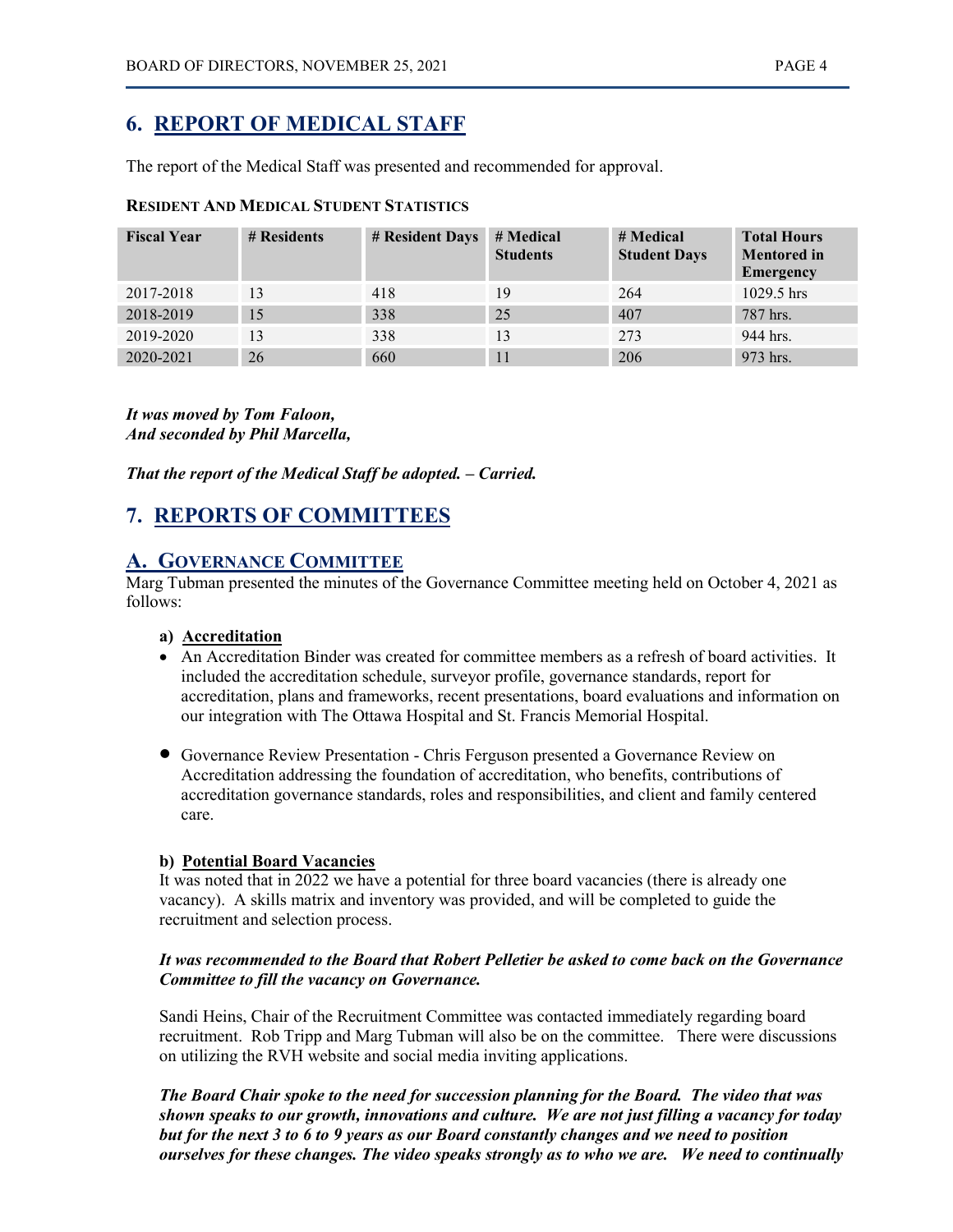### *think about creating a network of people that we know in the community that can offer a skill set at our table that we may be lacking, now and/or in future.*

#### **c) Ontario Health Teams**

Further to the information that was provided at the Board meeting, it was noted that the submission at the end of September to the Ministry regarding the collaborative decision making and leadership structure was approved. Ms. Boudreau will provide an update to the Board in the form of a briefing note.

#### **d) COVID Policy**

Hospitals in the Champlain region are supportive of Ontario's plan to require proof of vaccination to access businesses. As of October 15, 2021, visitors entering the hospital in the region and at RVH will be required to show proof of vaccination. Exceptional circumstances will be taken into consideration i.e. palliative care, etc.

RVH has less than 10 staff not fully vaccinated. They must provide proof of vaccination by October  $31, 2021$  or they will be placed on an unpaid leave of absence. Those that have had their  $1<sup>st</sup>$  dose will be able to work but will continue to have weekly testing until fully vaccinated. Those who refuse to comply will be subject to discipline up to and including termination for cause. This stance is being taken by all hospitals in the region and many across the province. The RVH policy has been endorsed by the Medical Advisory Committee.

#### *It was moved by Sandi Heins, And seconded by Phil Marcella,*

*That the minutes of the Governance Committee be adopted. – Carried.*

# **B. RECRUITMENT/SECTION COMMITTEE**

Sandi Heins presented the minutes of the Board Recruitment/Selection Committee meetings held on October 20, 2021 and November 24, 2021 as follows:

#### **a) Board Vacancies**

This meeting was called due to the Board vacancies and potential vacancies. There are nine appointed positions with two current vacancies. We recently had a resignation of a Director, one Director indicated that he would not be reapplying in June 2022 and three other directors are up for reappointment in June 2022. Two vacancies are available to be filled immediately and one is available to be filled in June 2022.

#### **b) Skills Matrix**

It was decided that Directors would be asked to complete the skills matrix and inventory on themselves as well as their fellow Directors, based on the perception of their level of understanding at the board table.

#### **c) AD**

An ad for recruitment of Board Directors will be created and emailed to the committee members for approval. It was decided to place the ad in the Eganville Leader, on the hospital website, on the RVH and Foundation Facebook accounts and the TV located in Emergency.

The application for Board Membership was reviewed and it was felt that no changes were required.

#### **d) Interview Questions**

Interview questions were circulated for previous and returning Directors. It was felt that the interview questions were appropriate and that the returning Directors will be interviewed.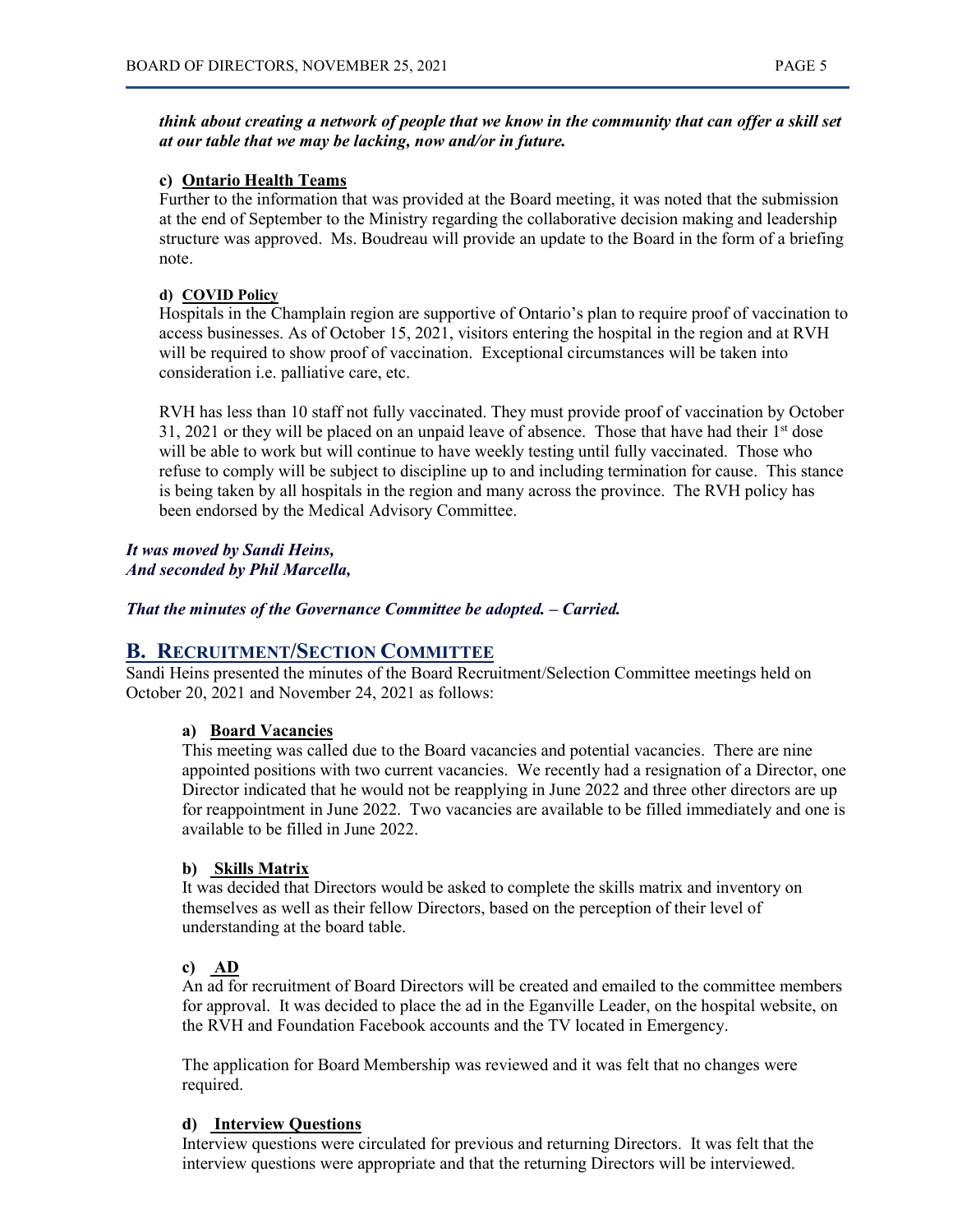#### **e) Next Steps**

Two of the Directors up for reappointment indicated that they will be reapplying and the third Director will be contacted to see if it is his intention to reapply.

#### **f) November 24, 2021**

The Committee received three applications for Board Directors and all were interviewed on November 24, 2021.

The Committee met after the interviews and it was resolved that it will be recommended to the Board at the meeting in January 2022, that one applicant be appointed to the Board of Directors for the period January 2022 to June 2025 (to keep with the three year rotation).

The Committee was also impressed with another candidate and will be advised that their application will be put on hold until June 2022.

*It was moved by Sandi Heins, And seconded by Robert Pelletier*

*That the minutes of the Board Recruitment/Selection Committee be adopted – Carried.*

# **C. FINANCE AND PROPERTY COMMITTEE**

Phil Marcella presented the minutes of the Finance and Property Committee held on October 25, 2021 as follows:

#### **a) Accreditation**

Chris Ferguson reviewed the financial portion on accreditation. The focus will be on integration and interaction. Does the committee meet regularly and review resources, does the committee receive information in a timely manner and have discussions. Does the committee know the pressures, risks and funding, capital process, needs, etc. The committee reviews the information and has in-depth discussions before it goes to the Board. Resource accreditation standards were handed out as part of the agenda package for reference.

#### **b) Stewart Street Property**

With regards to the property that was purchased on Stewart Street, the hospital is still working with Cavanagh Construction discussing how the dirty fill can be removed. The fill will be accepted at landfill but the costs need to be clarified. The hospital has 18 months (next spring) to have this completed.

#### **c) Correspondence**

- Ontario Health RVH will receive up to \$654,100 (2%) in base funding and up to \$70,750 in one-time funding for the year 2021-2022.
- HIROC During 2020, there was a trend of increasing costs of medical malpractice claims as well as capital markets were volatile during 2020 as they fell during the first quarter and then gradually recovered. While surplus continues to be strong, as previously reported due to capital market volatility and increasing claims costs, HIROC suspended surplus distributions during 2020. As of year-end the minimum capital test, a ratio that regulators use to measure the financial strength of insurance organizations, was 190%, slightly below HIROC's target of 210% and well above HIROC's threshold of 150%. Decisions as to surplus distribution are made in June and December of each year. Given the continued market volatility and the applicable MCT target, HIROC will not be making a surplus distribution at this time and it is not currently expected that there will be a distribution in the near future.
- HIRF/ECP The MOH is providing \$764,371 in one-time funding for the 2021-22 funding year for the Health Infrastructure Renewal Fund. Included in the total 2021-22 allocation of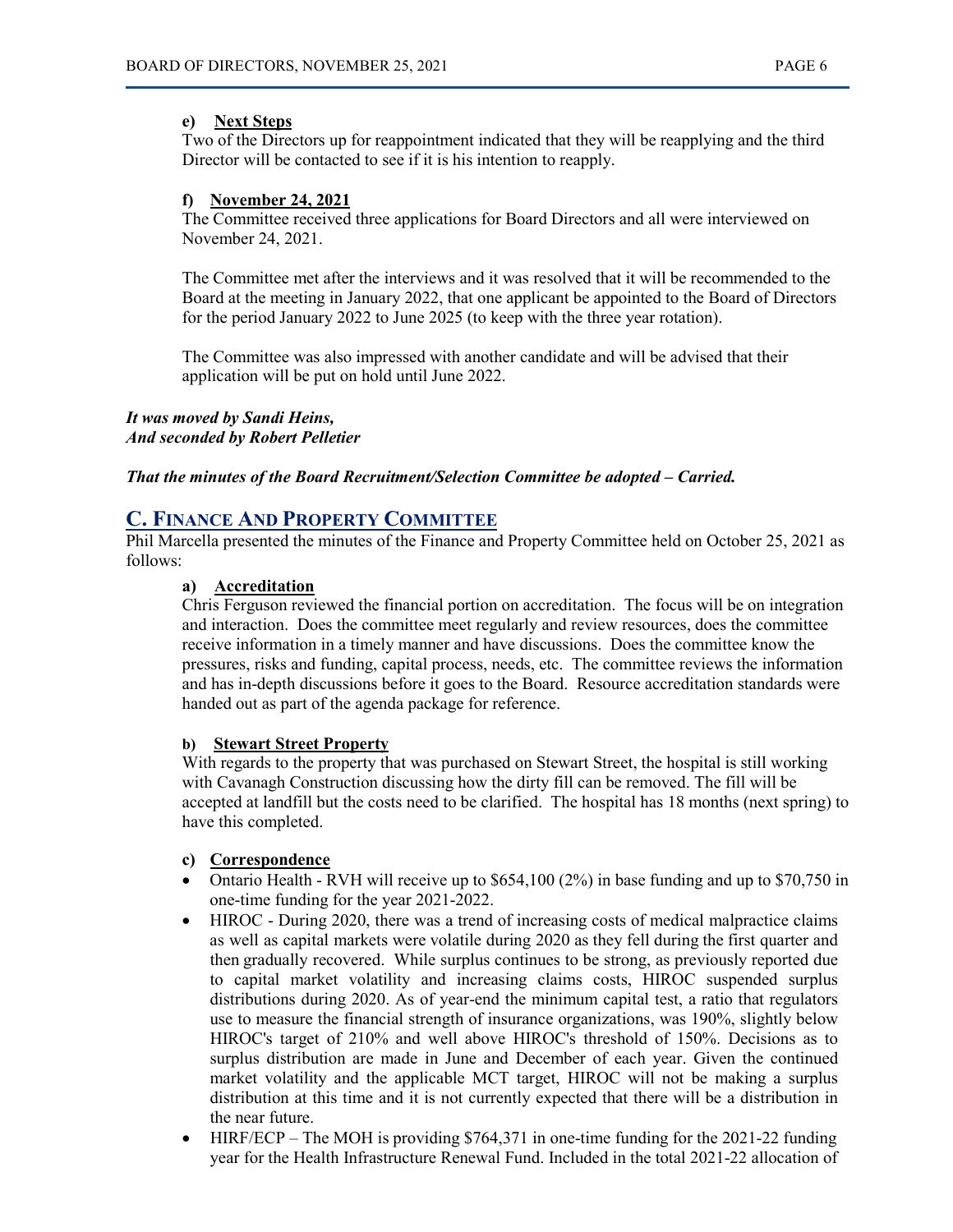\$764,371 is \$725,000 in one-time funding as an Exceptional Circumstance Project Grant. A plan is in place to spend the allocation by March 31, 2022.

### **d) Operating Results**

RVH had a surplus of \$771,750 (3.2% of total revenues) for the six months ending September 30, 2021. This result is higher than budget expectations.

# **Revenues**

- When adjusted for COVID funding impact, overall revenues for the period were \$600,460 higher than budget (3.0 %).
- LHIN base and one time funding revenue is on budget.
- Cancer Care Ontario funding was significantly higher than budget as a result of increased volumes of oncology patients and reimbursement of higher costs drugs.
- Paymaster funding is on budget.
- Inpatient funding is lower than budget as we had fewer non-residents.
- Outpatient revenues are higher than budget due to higher volumes in Diagnostic Imaging, particularly CT volumes.
- Semi private revenues were higher than budget as we had more patients with insurance coverage during the period.
- Sleep product sales are running on budget as sales have rebounded this year. Inventory is difficult to source; sales are expected to be lower for Q3.
- Other revenues are on budget.
- Grant amortization is on budget.

### **Expenses**

- When adjusted for Covid eligible expenses, overall expenses for the period were \$292,616 higher thanbudget (1.3 %)
- Salary and wages were higher than budget (3.0%) mainly due to costs for replacement staff, training,sick leave and staffing at Sleep store associated with recall.
- Medical staff fees were higher than budget due to increased professional fees in Diagnostic Imaging and higher Emergency expenses due to higher volumes.
- Hospitalist costs are on budget.
- Medical and surgical supply costs were slightly under budget  $(3.0\%)$ .
- Some supply costs are being charged to Covid up to end of Q2.
- Drugs and medicines are over budget (14.0%) due to higher Oncology drug costs, but these are reimbursed.

#### **Other Votes**

• This is made up of separately funded programs for Palliative Care, Addiction Treatment Services and the Assisted Living Program. The programs are on budget.

#### **e) Investments**

Total market value of investments at September 30, 2021 is \$11,099,432. Gross portfolio return for 6 months was 2.5%.

#### **f) RBC Dominion Securities**

A letter was provided advising that as of September 30, 2021, the investments and account activity of Renfrew Victoria Hospital are in full compliance with objectives and guidelines in the Investment Policy Statement.

# **g) Insurance**

RVH is part of HIROC (Health Insurance Reciprocal of Canada) which has been in existence since 1987. As a reciprocal, any surplus or deficits accrue to the members of the reciprocal.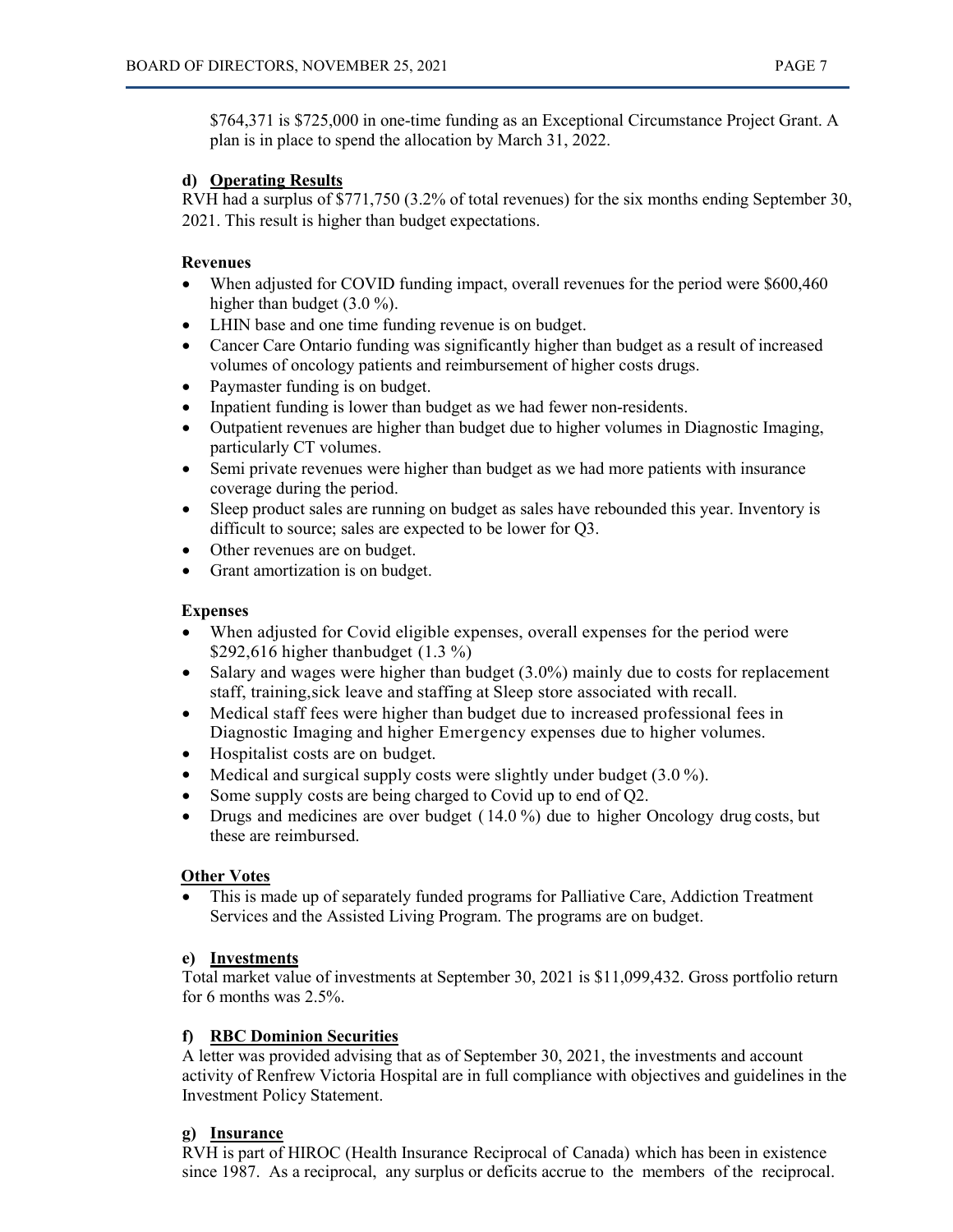The size of the surplus payment is contingent upon overall insurance experience for the reciprocal as well as investment returns on surplus. Since inception in 1987, there has not been a deficit in HIROC.

RVH carries the following insurance:

| <b>Liability &amp; Fraud</b>  | \$10,000,000   | Annual Premium | \$72,381 | $9.0\%$ increase |
|-------------------------------|----------------|----------------|----------|------------------|
| <b>Property</b>               | \$84,839,270   | Annual Premium | \$88,237 | 25 % increase    |
| <b>Boiler &amp; Machinery</b> | Various limits | Annual Premium | \$3,435  | 25% increase     |
| <b>Travel Accident</b>        | \$500,000      | Annual Premium | \$1,210  | no change        |
| <b>Cybersecurity</b>          | \$500,000      | Annual Premium | \$1,765  | 25% increase     |

• *Coverage includes Renfrew Victoria Hospital, Renfrew Victoria Hospital Foundation, Renfrew Health and RVH Auxiliary*

• Note: Due to increased building material and construction costs property valuation increased by 11% from previous year.

A Claims Audit Report was presented for the period 1991 to 2021. Seventeen claims were reported for this period and total incurred was \$527,341.16 (paid by insurance). Our claims occurrence is well below the average for small hospitals and all hospitals in total.

#### **h) Capital Projects Update**

#### • **Second And Third Floor Renovations** - *no change*

 RVH updated its master program/master plan for the purposes of renovating additional areas of the hospital. The document is required by MOH capital branch for their consideration as part of the approval process. Renovations would include the second and third floor of RVH. In order to meet the definition of a small project, RVH intends to submit a project with the ministry portion being approximately \$10 Million. Should the project be approved MOH would cost share following the 90-10 formula with RVH being responsible for 10% representing "own funds" portion. LHIN board has endorsed the "pre capital" project submission. This means the project can now go to MOHLTC for approval to proceed to phase one of the 5-phase construction approval process.

RVH approved a budget of \$500,000 to update 2-3 rooms in 2017/2018. This work would have to be done prior to the start of the project to provide "swing" space during construction. This project is on hold pending approval from MOHLTC to proceed.

It is anticipated that in order to complete all phases of the construction project the costs will exceed the \$10 Million small project threshold for Ministry of Health. RVH will have to provide additional "own funds" in order to complete the project. A project plan with costing would be presented to the Board for approval.

#### • **ER Refurbishment**

\$200,000 was approved in 2017/2018 to refurbish the Emergency area. This project was deferred pending requirements for Project Fusion (EPIC). Planning for the refurbishment is underway. Materials for this project have been ordered and due to delays, the project will not start until all the supplies have been received. Plans is to complete spring 2022.

#### • **Approved Capital Expenditures 2021/2022**

Total Approved Capital Equipment Budget 2021/2022: \$1,668,511 Total Approved Capital Equipment Expenditures to September 30: \$581,280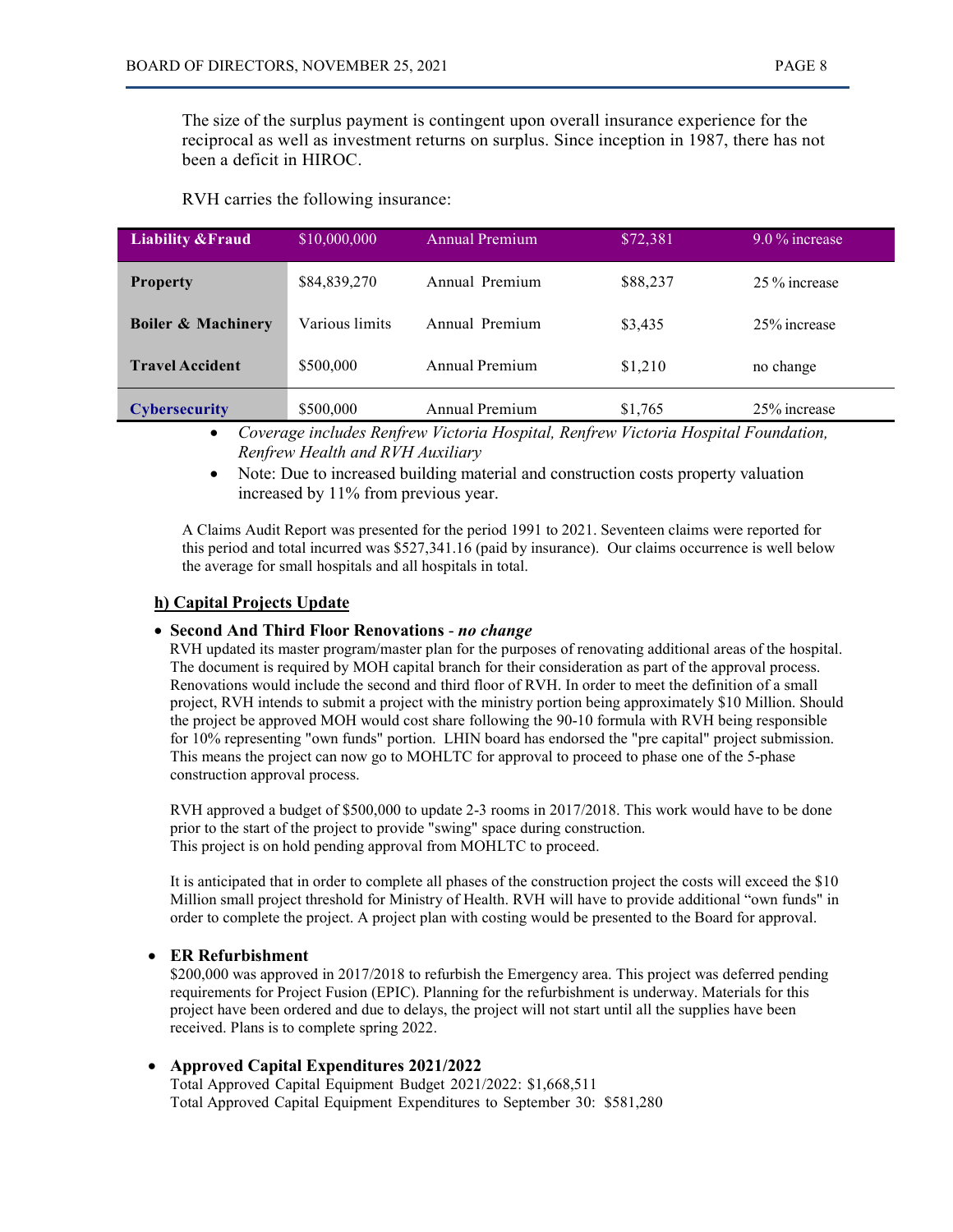## • **HIRF - Exceptional Circumstances Funding 2021**

RVH received notice that it has been granted \$725,000 in HIRF Exceptional Circumstance funding. This funding will be put towards the roof replacement and fire alarm engineering replacement.

# **i) EPIC UPDATE**

Overall Atlas Alliance had a deficit of \$70,000 (on \$5,000,000 Q1 Budget). The majority of the deficit due to team vacancies resulting in consultant time. The actual annual result is expected to be in line with budget.

- **Upgrades -** A system upgrade was completed October 2, 2021. The upgrade was more technical in nature with only small changes to the software. One area that did change was MyChart. The look of MyChart has changed to allow for easier navigation and some functionality was added. One significant change was the ability to add multi-part authentication in order to secure data. There are tutorials on MyChart to assist users with the changes. The upgrade overall went well
- **New Members**  Four new members will be joining Atlas Alliance- Kemptville District Hospital, Winchester District Memorial Hospital, Deep River and District Hospital and the Georgian Health Group (GHG). New members are required to pay the full incremental cost to join Atlas, as well as pay a fee for entry and a fee for the additional volumes they bring to Atlas Alliance from an EPIC perspective. New members will Go Live, November 2022. (GHC is a simple install as they are already EPIC, and expect to Go Live Feb 2022.
- **Laboratory -** Cerner will be replaced with Beaker over an 18-month period, with Go live set for November 2022. All new hospitals joining Atlas Alliance will be converting to Beaker as well. Both RVH and SFMH Boards have approved beaker capital costs. Overall capital and operating costs are lower with the addition of the three hospitals. Chris Campbell, our EORLA on-site manager, is part of the planning group. RVH is included in the meetings to ensure there is coordination at both sites. Project Kickoff took place in May 2021.
- **Lumens** Lumens (endoscopy) was recently been added to the annual work plan for Atlas Alliance. The addition of Lumens will mean full integration with our endoscopy suite. There is a capital cost component for both RVH (approx. \$40,000) and SFMH (approx. \$10,000). The project has been kicked off with a Go Live early summer 2022.
- **Provincial Strategy** Recently the EPIC sites in Ontario were granted \$4 Million over 2 years in order to standardize processes and implementation of strategies at EPIC sites. Atlas Alliance has been named the lead for this provincial initiative.

# **j) Other**

Recently in the news it was reported that the provincial government has helped pay off significant operating deficits incurred by hospitals. It was noted that RVH has reserves and no debt so we did not qualify for this funding.

*It was moved by Robert Pelletier, And seconded by Tom Faloon,*

*That the minutes of the Finance and Property Committee be adopted. – Carried.*

# **D. ETHICS COMMITTEE**

Tom Faloon presented the minutes of the Ethics Committee meeting held on September 30, 2021 as follows:

The revised Patient Rights and Responsibilities were sent to the Committee. It was noted that no RVH physician has come forward to participate in the MAiD initiative but this service is offered in the community.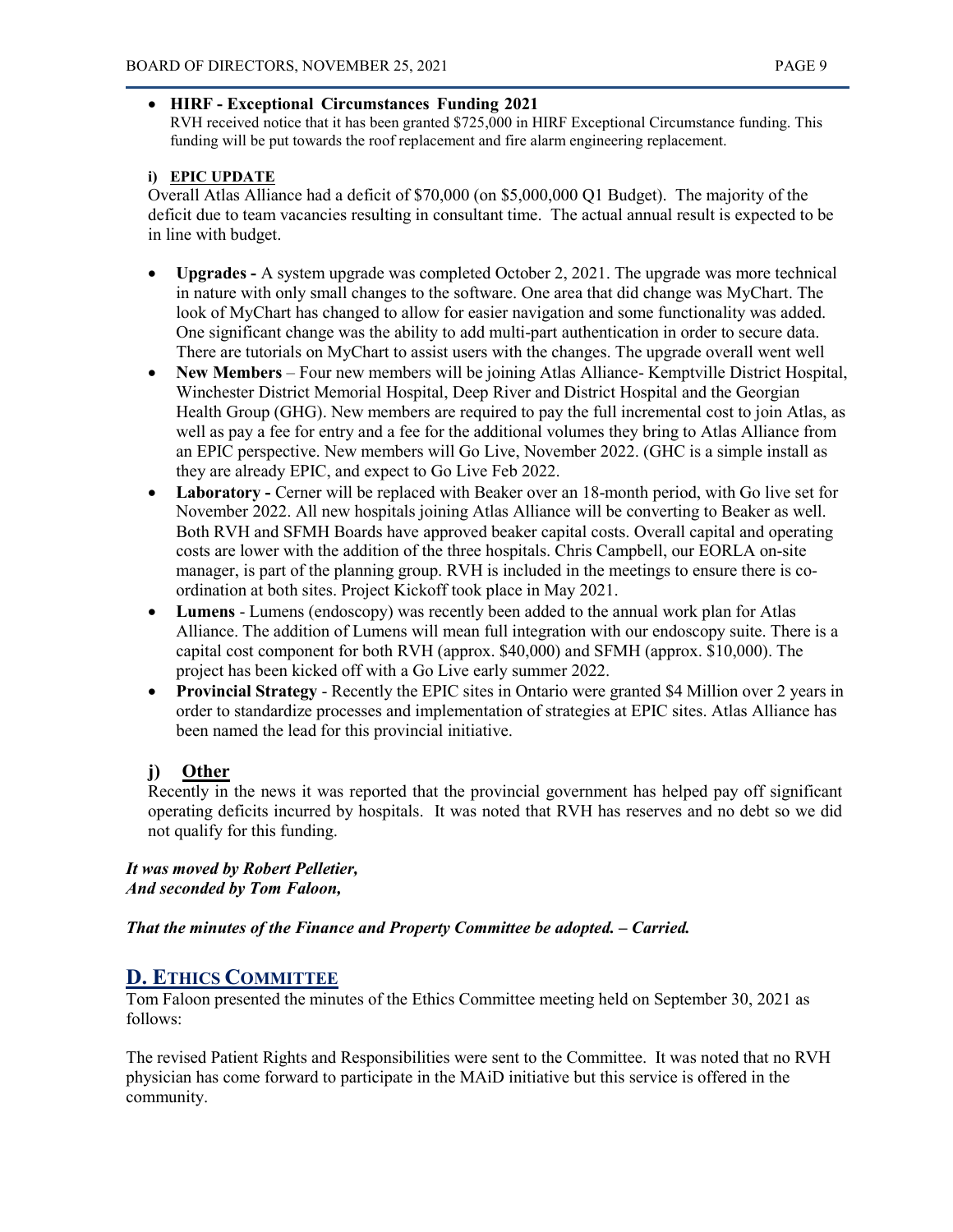# **a) Vaccine Visitor Policy**

- All Champlain hospitals are following the same mandate that all visitors that come into the hospital be fully vaccinated. This includes vendors/suppliers, pastoral care, volunteers and visitors for patients.
- RVH has a duty to care for the patients and cannot deny care, so unvaccinated patients will not be turned away. There is also an obligation to keep patients safe so precautions must be followed.
- It is a much debated topic right now between vaccinated and unvaccinated people, so we must respect that people want to make their own choices but rules must also be followed.
- There are always going to medical exemptions and there will also be other exemptions dealing with labour and delivery, end-of-life care, children under 12, or minors being brought into ER. These situations will be addressed on an individual basis and will have to be thoroughly reviewed. This may bring ethical dilemmas about when we make exceptions. The date to enact this policy in Renfrew County is October 15<sup>th</sup> and RVH will be sending out a press release and posting the message on social media.

# **b) CCHCE Annual Reports**

- The Ethicist reviewed the annual reports from the Champlain Centre Health Care Ethics. One was overall review of the Centre's activities over the last year and one was specifically for RVH
- Overall the report summarized the work that CCHCE has done, including Quarterly newsletters and monthly Ethics Rounds that are presented. The Committee would like this information forwarded to them so they can review and participate in future rounds
- Presentations were reviewed including "Pandemic: Consent and Capacity" and Moral Distress education sessions
- RVH's report showed how many case studies were reviewed (five official case studies, but more were done unofficially) and four education sessions were done particularly for RVH.

# *It was moved by Rob Tripp, And seconded by Robert Pelletier,*

# *That the minutes of the Ethics Committee be adopted. – Carried.*

# **E. PERSONNEL COMMITTEE**

Robert Pelletier presented the minutes of the Personnel Committee meeting held on November 2, 2021 as follows:

# **a) COVID HR Update**

- The Paramedics are taking the lead for vaccine clinics and RVH retired staff are assisting. Clinics are being held every Tuesday at Ma-te-way.
- The RVH Clinic Team were recognized with a community hero award.
- RVH staff are required to be compliant with the directive for Healthcare Workers regarding Covid-19 vaccination. Proof of vaccination or an approved medical or human rights exemption is required. 98% of RVH staff and 100% of physicians are compliant with the Directive.
- Each case is treated individually. Supports are provided as needed, physician available to answer questions, VaxFacts hotline, and conversation with RVH Ethicist, Manager, OHS, and Union etc.
- Managers are supporting nursing recruitment and retention by being hands on, and supportive of staff skills development and culture of acceptance.
- Agency staff have been engaged to fill vacancies and to prevent burnout of staff as a short-term strategy.

# **b) Labour Relations Update**

• Collective Bargaining with CUPE starts in December 2021.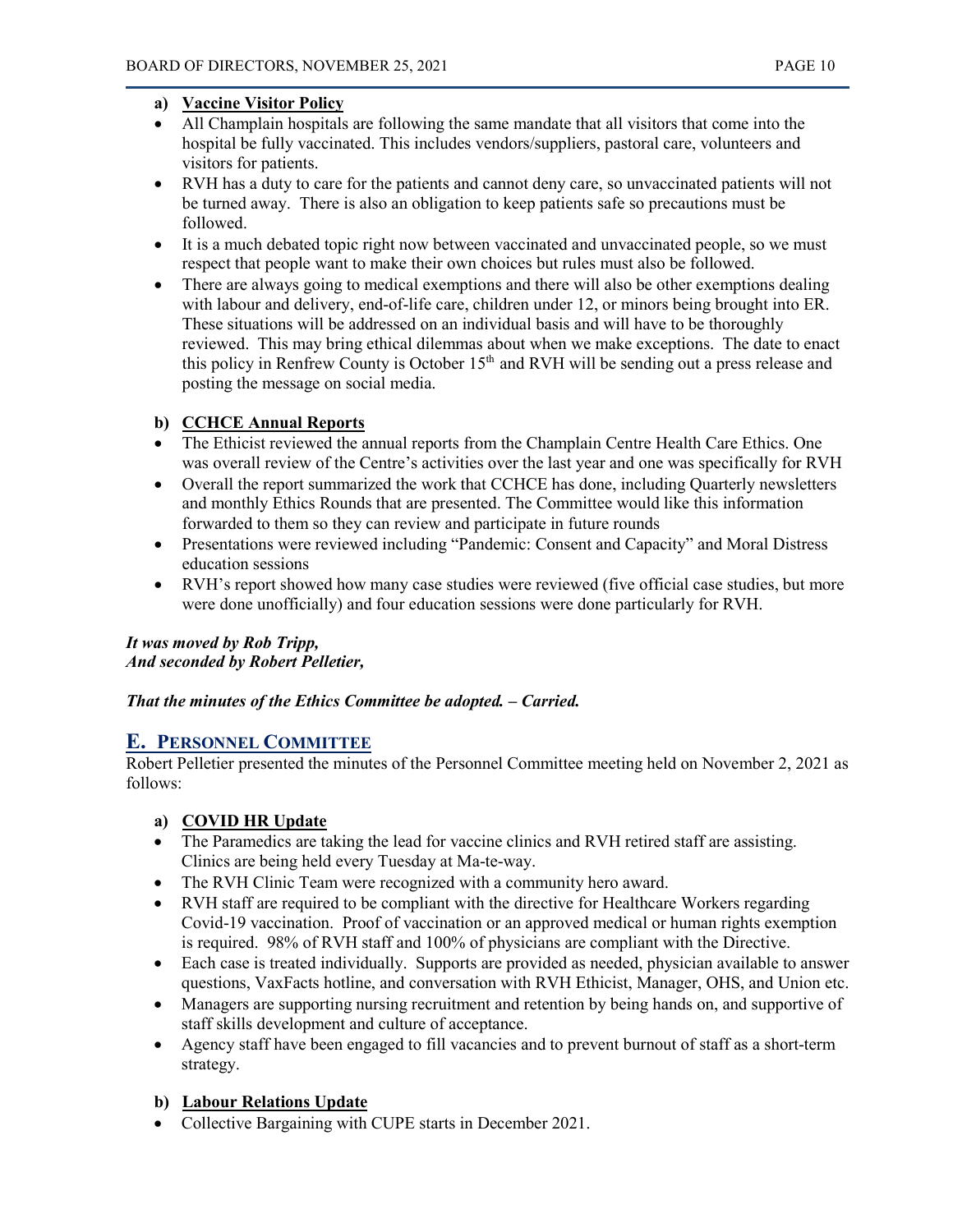- Collective Bargaining with ONA finished on October 14, 2021 and the agreement is out for signature from all bargaining committee members. ONA will be meeting to ratify the agreement which will go until March 2023. The Central Arbitration award with ONA has been released and put into effect. The 1% pay increase per Bill 124 is reflected. ONA staff received an increase to a night premium retroactive to April 1, 2021.
- There are grievances with ONA regarding the vaccination policy and the wages capped at 1%.

# **c) Vacancies**

RVH has 16 nursing vacancies (5 permanent, 11 temporary)

### **d) French Language Services**

The Ministry of Francophone affairs has approved the designation for our regional programs for Addictions Treatment and the Nephrology Program. There are still outstanding requirements for the Regional Assault Care Program and we are meeting to discuss the next steps. RVH is the first hospital in the region to receive this designation.

# **e) Accreditation**

The RVH Accreditation survey is scheduled for December 6-9, 2021. HR has developed a brag book of accomplishments and strategies for the surveyors.

# **f) HR Talent Management Plan**

The HR Talent Management plan for 2017-2022 has been updated and a draft of the 2022-2027 plan was provided to the committee for feedback.

# **g) Violence Report**

Violence presentation was provided showing the violence statistics over that last several years. Some of the violence initiatives include a buddy system, phone with employee to call for help, maintenance team to support, code white drills throughout the year, panic alarms and training for all staff.

#### **h) Equity, Diversity & Inclusion (EDI)**

The newly form EDI Committee held their first meeting. The goal is to ensure a safe space for everyone. Ellen Alie, regional consultant, is available to support the committee. The first step is to ensure a safe space.

#### **i) Management Education Day**

A virtual event "day away" was held on October 1, 2021 for Leaders with five speakers, and team building events. There were 55 attendees and the event was well received.

#### **j) Employee Wellness**

Staff flu shots are available to all staff. Take the Stairs Challenge is being promoted.

#### **k) Employee Recognition**

The Employee Recognition Committee is meeting shortly to discuss next year's events. Eighty-two perfect attendance letters and gift cards were sent and eighty-nine exemplary attendance letters sent. RVH received a \$500.00 donation from Equitable Health & Dental to go towards the perfect attendance.

# **l) Education**

Staff are completing their Surge learning modules. Managers are able to verify employees' education records and can follow up with any outstanding courses.